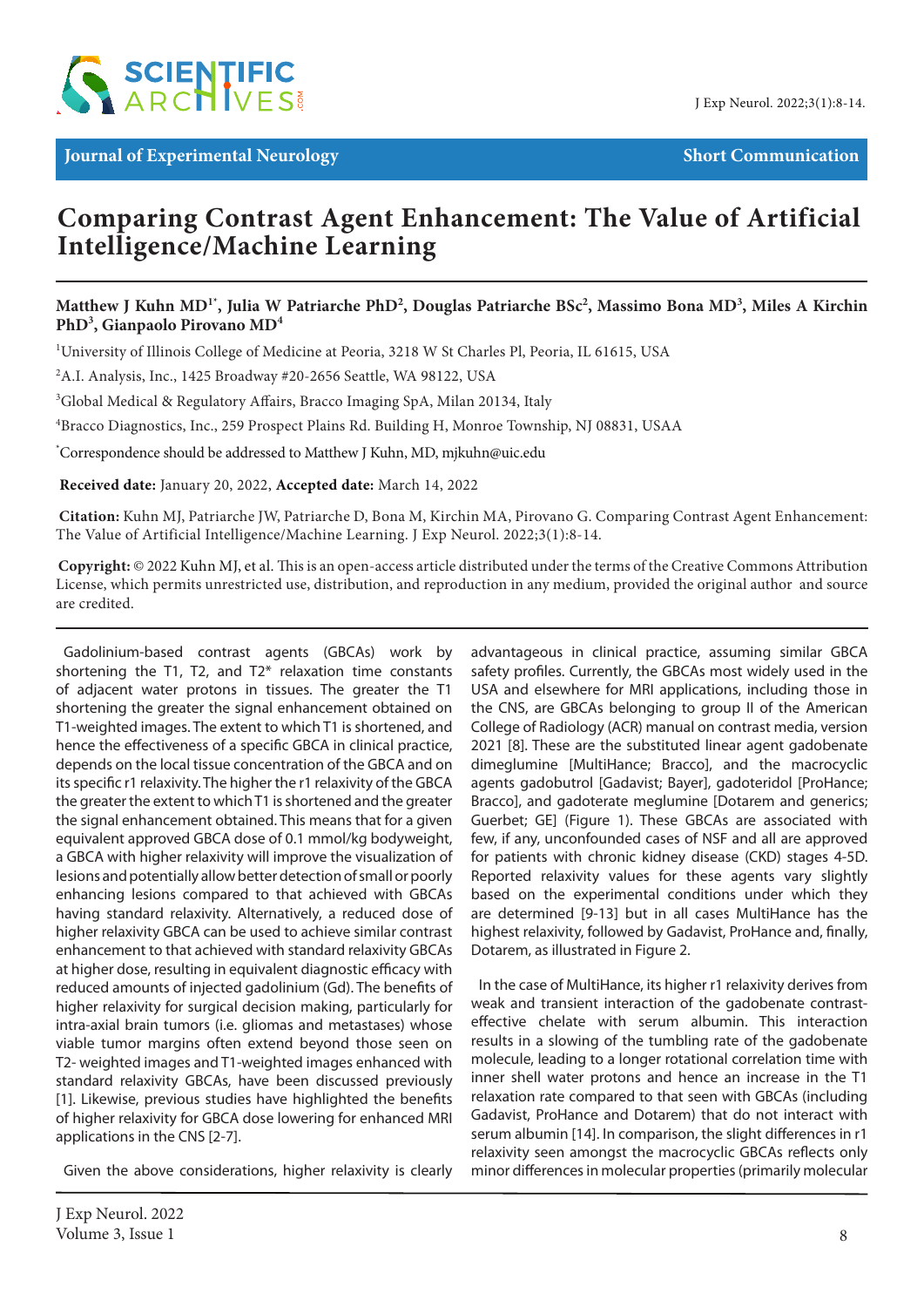

**Figure 1**: Molecular structures of **(A)** MultiHance, **(B)** ProHance, **(C)** Gadavist and **(D)** Dotarem/Clariscan. The higher r1 relaxivity of MultiHance **(A)** is due to the aromatic substituent on the gadobenate molecule which interacts with serum albumin thereby slowing the molecular tumbling rate and leading to a longer rotational correlation time with inner shell water protons which increases in the T1 relaxation rate. The similar size and molecular structures of the macrocyclic GBCAS (**B**, **C**, and **D**) results in only minimal differences in r1 relaxivity.



Figure 2: r1 relaxivity values of group II GBCAs as classified by the American College of Radiologists. Based on values reported in Shen et al. 2015 [12].

J Exp Neurol. 2022 Volume 3, Issue 1 9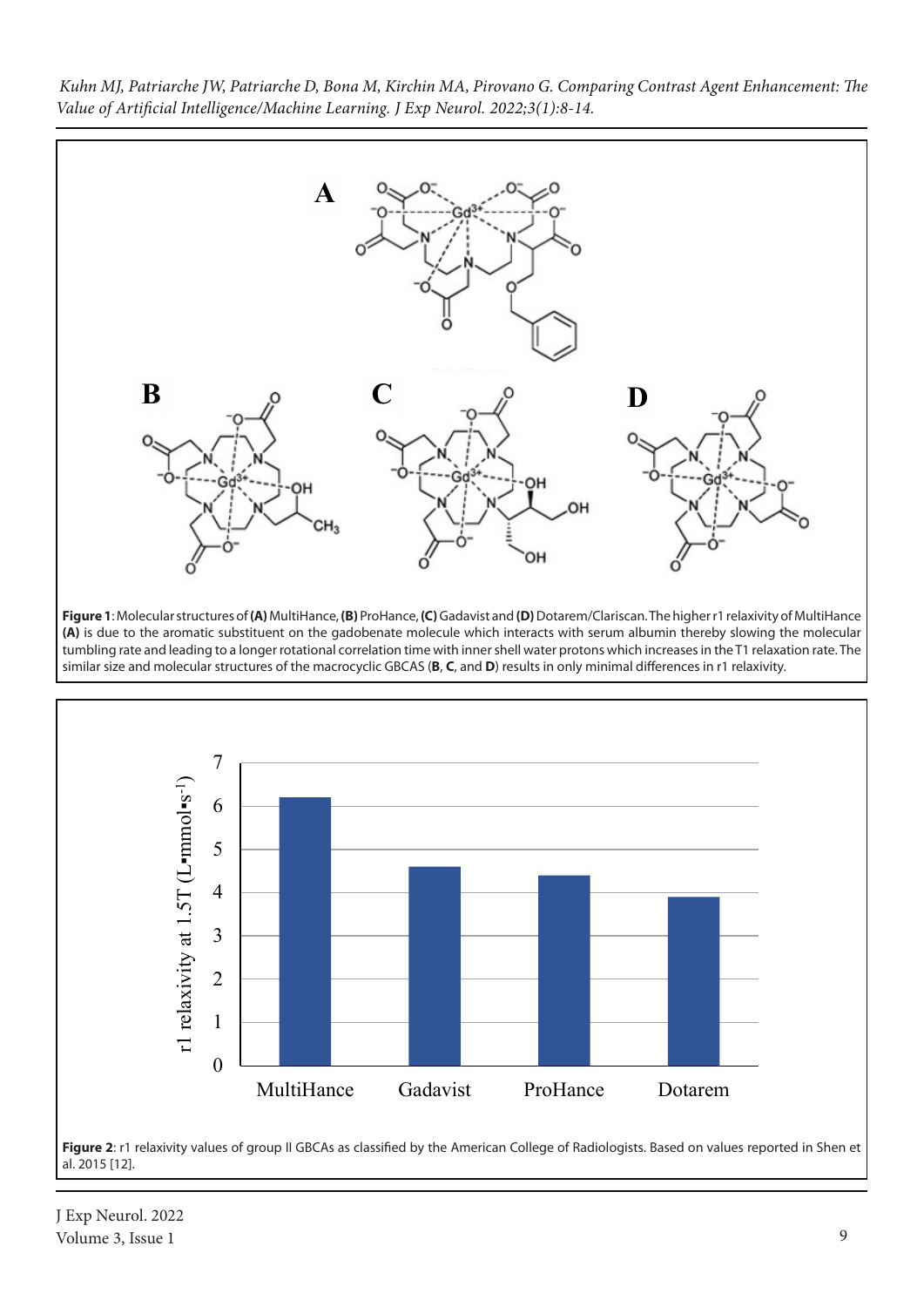size) that only minimally impact molecular tumbling and T1 relaxation rates.

Numerous intra-individual crossover studies that have compared MultiHance with other GBCAs for enhanced MRI of the CNS have unequivocally and unanimously demonstrated significantly improved contrast enhancement and imaging performance for MultiHance [4,15-18]. Conversely, intraindividual crossover studies that compared Gadavist with other macrocyclic GBCAs have produced conflicting findings with some authors reporting significantly better enhancement and imaging performance with Gadovist compared to comparator agents [19-21] while others, comparing the same GBCAs under identical conditions, reported similar or non-inferior imaging performance for the comparator GBCA compared to Gadavist [22,23]. Invariably, authors that report better imaging performance with Gadavist [19-21] ascribe the stated benefits to the two-fold higher concentration of the Gadavist formulation and to higher r1-relaxivity of the gadobutrol molecule.

Whereas MultiHance is clearly a "high relaxivity" GBCA compared to other currently available GBCAs, the conflicting findings for Gadavist raise questions as to whether this GBCA should also be considered a "high relaxivity GBCA" as some authors have described it [24,25]. As stated by Kanal et al [26]: ""*High relaxivity" should be defined not numerically alone, but rather by an objectively proved ability of an agent to deliver increased clinical utility as measured by clinically relevant*  increases in signal enhancement (rather than merely small *but statistically significant signal increases) or, preferably, an objectively measured increase in lesion number or lesion extent compared with other "standard" GBCAs*."

Until recently, all intra-individual crossover comparisons of GBCA performance have utilized a subjective approach to image evaluation in which contrast enhancement and efficacy determinations are based on the subjective assessments of blinded readers. Thus, qualitative assessment of images (e.g., of lesion border delineation, disease extent, visualization of lesion internal morphology, lesion enhancement compared with surrounding normal tissue) have typically been performed by three experienced readers in blinded fashion and scored using 3-point Likert scales (e.g., from –1 [examination 1 superior] through 0 [examinations equal] to +1 [examination 2 superior]). Likewise, quantitative evaluations have relied on the subjective placing of regions-of-interest (ROI) on homogenous areas within lesions and normal brain tissue that avoided vessels, necrotic areas and other visibly inhomogeneous structures or artifacts. Although image randomization and anonymization as well as strict care in the evaluation of images may help to overcome many potential issues related to subjective nature of image assessment, these strategies do not help to overcome the inherent limitations of the human visual system which is not designed to easily identify differences between images when compared side-byside. Because the human visual system works in abstractions,

J Exp Neurol. 2022 Volume 3, Issue 1  $\qquad 10$ 

it suppresses our sensitivity to differences when images are displayed side-by-side. As demonstrated recently [27], new artificial intelligence/machine learning (ML) software provides opportunities to look at enhancement characteristics quantitatively, in an entirely objective manner, enabling greater clarity, reliability, and reproducibility of interpretations.

## **Artificial Intelligence/Machine Learning**

Unlike traditional quantitative analysis which relies on volumetric assessment of voxels in a given ROI (i.e., by simply calculating the number of voxels in the user-defined ROI), the dedicated AI software ("Change Detector"; A.I. Analysis, Inc.) described in detail previously [23] utilizes multiple forms of artificial intelligence (expert systems, fuzzy logic)/ machine learning (genetic algorithms) in concert to construct Quantitative Enhancement Maps (QEM) in which imaging features unrelated to GBCA-induced enhancement are separated from features that indicate enhancement. Once an initial ROI is positioned to encompass the entire lesion(s), the software performs a pipeline of processing steps on the pre-contrast and contrast-enhanced T1-weighted images from each paired data set corresponding to each patient. By making calculations of enhancement in nuanced terms (i.e., by rating the degree of enhancement within each voxel automatically and reproducibly on a fuzzy membership scale of 0.0 [nonenhancing] to 1.0 [maximally enhancing]), the Quantitative Enhancement Analysis (QEA) system provides a per-ROI sum of enhancement that is not only an expression of the spatial extent of an enhancing region but also the degree of enhancement within that region. Comparison of the QEM for an acquisition made with one GBCA with the QEM for an acquisition made with another GBCA permits accurate interpretation of the differential enhancement achieved with different GBCAs. Since the QEMs have reproducibly rated the degree of enhancement on a voxel-by-voxel basis throughout both acquisitions using a 0.0 (no enhancement) to 1.0 (maximal enhancement) scale, this is accomplished simply by subtracting one QEM (from the first agent) from the other QEM (from the other agent) providing a quantitative map of the differences in enhancement on a voxel-by-voxel basis on a scale of -1.0 (greatest possible decrease in enhancement from agent A to agent B) to 0.0 (no difference in enhancement between agent A and agent B) to  $+1.0$  (greatest possible increase in enhancement from agent A to agent B). This map of differences in enhancement can be displayed as a standalone volume or superimposed as a color map on another volume.

Figures 3 and 4 show representative examples of cases from published intra-individual crossover comparisons of MultiHance versus Gadavist [18] and ProHance versus Gadavist [22] for brain tumor imaging. In Figure 3, the greater enhancement achieved with MultiHance is evident not only from the QE change map in which color highlights regions that differ in enhancement between the two exams, but also from the Bland-Altman chart in which the median difference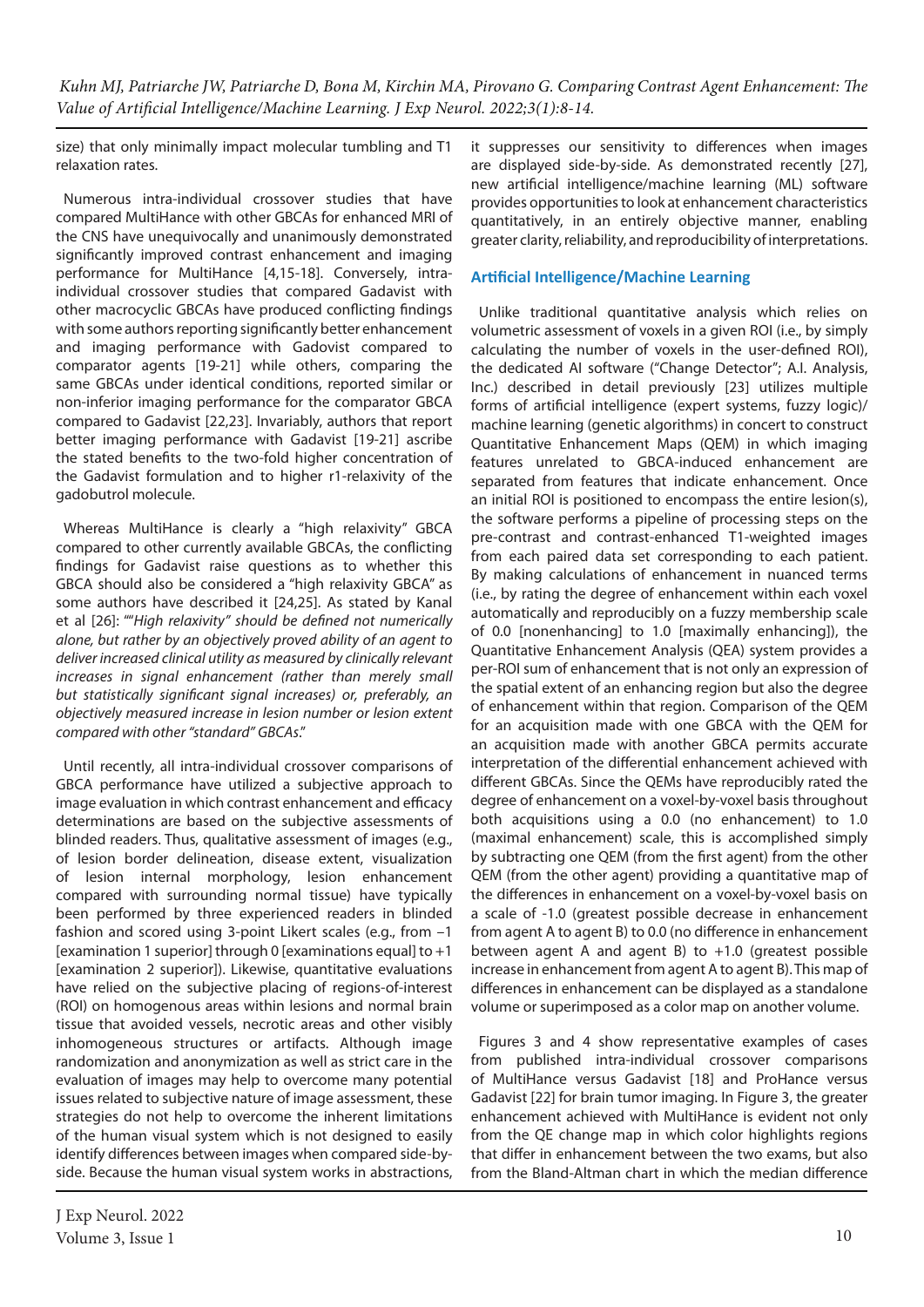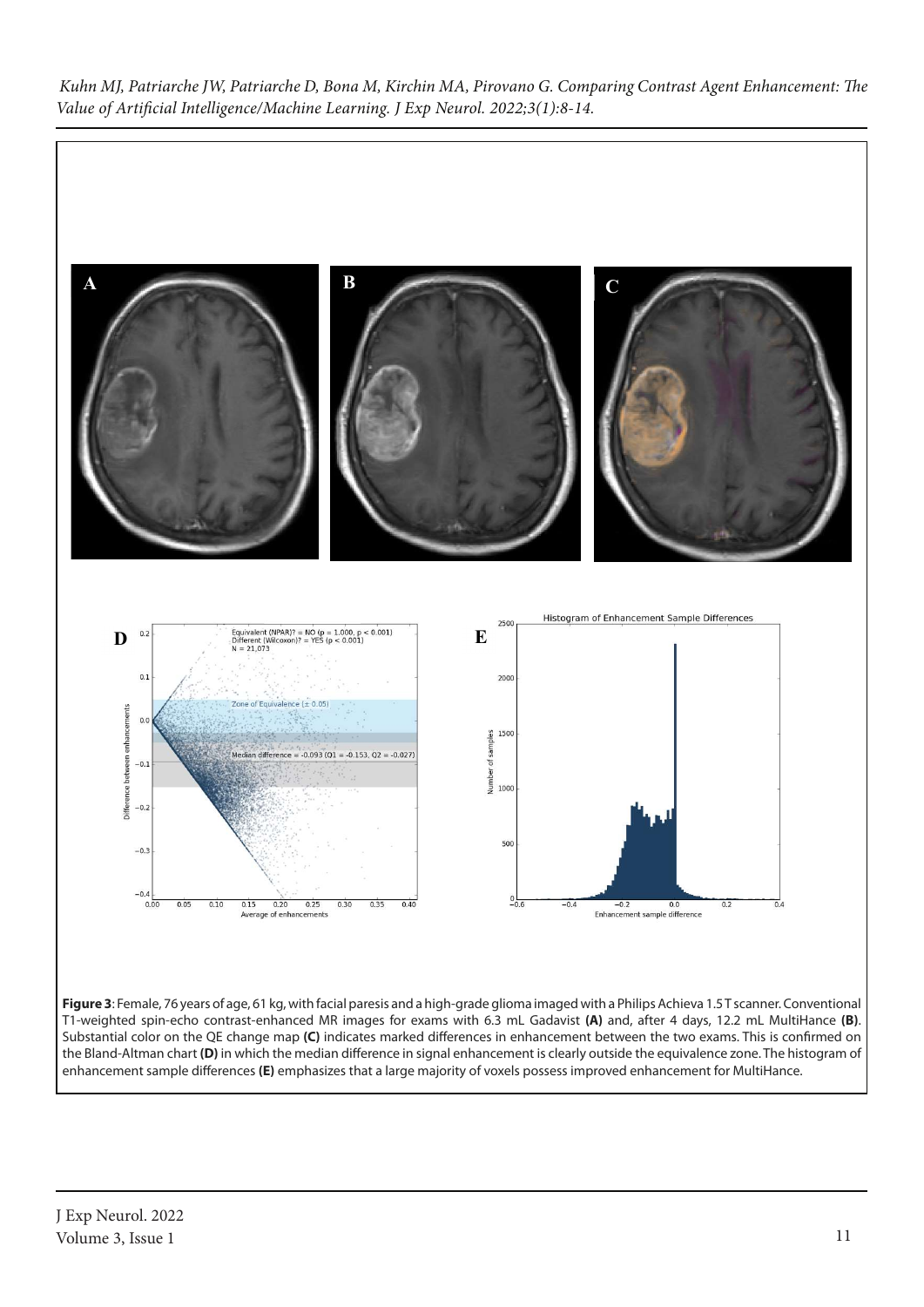

hemiparesis and previous brain surgery (post-operative assessment) imaged with a Siemens Avanto 1.5 T scanner. Conventional T1 weighted spin-echo contrast-enhanced MR images for exams with 9 mL Gadavist **(A)** and, after 2 days, 18 mL ProHance **(B)**. The color on the QE change map **(C)** indicates only minimal differences in enhancement between the two exams which is confirmed on the Bland-Altman chart **(D)** in which the median difference in signal enhancement is clearly within the equivalence zone. The histogram of enhancement sample differences **(E)** demonstrates that enhancement differences between the two agents are within the level of noise and are not clinically relevant.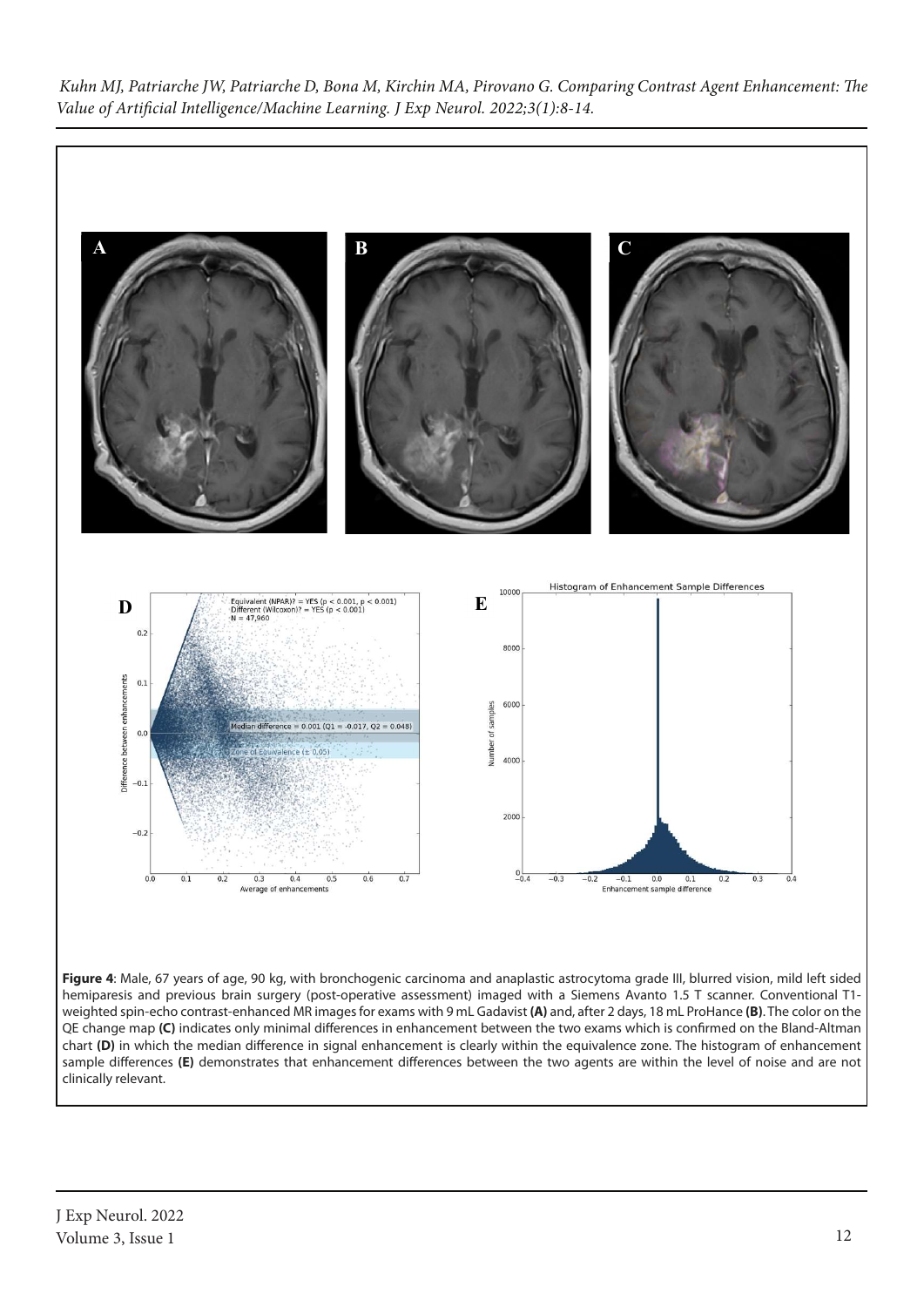in signal enhancement is clearly outside the equivalence zone indicating greater signal enhancement on the MultiHanceenhanced image. The Nonparametric Two One-sided Test of Equivalence for Paired Samples (NPAR) test [28] fails to detect equivalence (p=1.0, p<0.001), while Wilcoxon's rank sum test detects a difference (p<0.001) that is clearly clinically relevant (median difference  $= -0.093$ ). Conversely, in Figure 4 only minimal color is apparent on the QE change map indicating only minimal differences in signal enhancement. The NPAR test indicates that there is sufficient evidence to indicate equivalence within the parameters of the Zone of Equivalence shown (-0.05 to +0.05 enhancement) (p<0.001, p<0.001). The Wilcoxon rank sum test indicates a statistically significant difference (p<0.001) presumably due to the large number of samples (N=47,960). The median difference (0.001) lies within the Zone of Equivalence, indicating that this difference is not clinically relevant. Thus, we conclude that the contrast enhancement generated by the two agents in this case is clinically equivalent.

### **Conclusions**

The importance of relaxivity as the key indicator of MR contrast agent efficacy has been demonstrated in numerous intraindividual comparative studies. The application of AI software can confirm and strengthen radiological results of properly designed and powered studies in demonstrating when numerical differences in relaxivity can be translated in clinical advantage, and when they cannot.

### **References**

1. Kuhn, M.J., Picozzi, P., Maldjian, J.A., Schmalfuss, I.M., Maravilla, K.R., Bowen, B.C., et al., 2007. Evaluation of intraaxial enhancing brain tumors on magnetic resonance imaging: intraindividual crossover comparison of gadobenate dimeglumine and gadopentetate dimeglumine for visualization and assessment, and implications for surgical intervention. Journal of Neurosurgery, 106(4), pp.557-566.

2. Huang B, Liang CH, Liu HJ, Wang GY, Zhang SX. Low-dose contrastenhanced magnetic resonance imaging of brain metastases at 3.0 T using high-relaxivity contrast agents. Acta Radiologica. 2010 Jan 1;51(1):78-84.

3. Chalouhi KK, Papini GD, Bandirali M, Sconfienza LM, Di Leo G, Sardanelli F. Less is better? Intraindividual and interindividual comparison between 0.075 mmol/kg of gadobenate dimeglumine and 0.1 mmol/kg of gadoterate meglumine for cranial MRI. European Journal of Radiology. 2014 Jul 1;83(7):1245-9.

4. Vaneckova M, Herman M, Smith MP, Mechl M, Maravilla KR, Weichet J, et al. The benefits of high relaxivity for brain tumor imaging: results of a multicenter intraindividual crossover comparison of gadobenate dimeglumine with gadoterate meglumine (The BENEFIT Study). American Journal of Neuroradiology. 2015 Sep 1;36(9):1589-98.

5. Crisi G, Filice S, Erb G, Bozzetti F. Effectiveness of a high relaxivity contrast agent administered at half dose in dynamic susceptibility contrast MRI of brain gliomas. Journal of Magnetic Resonance Imaging. 2017 Feb;45(2):500-6.

6. Filice S, Crisi G, Erb G. T2\*-correction in dynamic contrastenhanced magnetic resonance imaging of glioblastoma from a half dose of high-relaxivity contrast agent. Journal of Computer Assisted Tomography. 2017 Nov 1;41(6):916-21.

7. DeLano MC, Spampinato MV, Chang EY, Barr RG, Lichtenstein RJ, Colosimo C, et al. Dose‐Lowering in Contrast‐Enhanced MRI of the Central Nervous System: A Retrospective, Parallel‐Group Comparison Using Gadobenate Dimeglumine. Journal of Magnetic Resonance Imaging. 2021 Nov;54(5):1660-75.

8. ACR Committee on Drugs and Contrast Media. ACR manual on contrast media, version 2021. Available at: https://www.acr.org/-/ media/ACR/Files/Clinical-Resources/Contrast\_Media.pdf Published January 2021. Accessed January 3, 2022.

9. Rohrer M, Bauer H, Mintorovitch J, Requardt M, Weinmann HJ. Comparison of magnetic properties of MRI contrast media solutions at different magnetic field strengths. Investigative Radiology. 2005 Nov 1;40(11):715-24.

10. Pintaske J, Martirosian P, Graf H, Erb G, Lodemann KP, Claussen CD, et al. Relaxivity of gadopentetate dimeglumine (Magnevist), gadobutrol (Gadovist), and gadobenate dimeglumine (MultiHance) in human blood plasma at 0.2, 1.5, and 3 Tesla. Investigative Radiology. 2006 Mar 1;41(3):213-21.

11. Noebauer-Huhmann IM, Szomolanyi P, Juras V, Kraff O, Ladd ME, Trattnig S. Gadolinium-based magnetic resonance contrast agents at 7 Tesla: in vitro T1 relaxivities in human blood plasma. Investigative Radiology. 2010 Sep 1;45(9):554-8.

12. Shen Y, Goerner FL, Snyder C, Morelli JN, Hao D, Hu D, et al. T1 relaxivities of gadolinium-based magnetic resonance contrast agents in human whole blood at 1.5, 3, and 7 T. Investigative Radiology. 2015 May 1;50(5):330-8.

13. Szomolanyi P, Rohrer M, Frenzel T, Noebauer-Huhmann IM, Jost G, Endrikat J, et al. Comparison of the relaxivities of macrocyclic gadolinium-based contrast agents in human plasma at 1.5, 3, and 7 T, and blood at 3 T. Investigative Radiology. 2019 Sep;54(9):559.

14. Giesel FL, von Tengg-Kobligk H, Wilkinson ID, Siegler P, Claus W, Frank M, et al. Influence of human serum albumin on longitudinal and transverse relaxation rates (R1 and R2) of magnetic resonance contrast agents. Investigative Radiology. 2006 Mar 1;41(3):222-8.

15. Maravilla KR, Maldjian JA, Schmalfuss IM, Kuhn MJ, Bowen BC, Wippold FJ, et al comparative study of two MR contrast agents. Radiology. 2006 Aug;240(2):389-400.

16. Rumboldt Z, Rowley HA, Steinberg F, Maldjian JA, Ruscalleda J, Gustafsson L, et al. Multicenter, double‐blind, randomized, intra‐ individual crossover comparison of gadobenate dimeglumine and gadopentetate dimeglumine in MRI of brain tumors at 3 tesla. Journal of Magnetic Resonance Imaging: An Official Journal of the International Society for Magnetic Resonance in Medicine. 2009 Apr;29(4):760-767.

17. Rowley HA, Scialfa G, Gao PY, Maldjian JA, Hassell D, Kuhn MJ, et al. Contrast-enhanced MR imaging of brain lesions: a large-scale